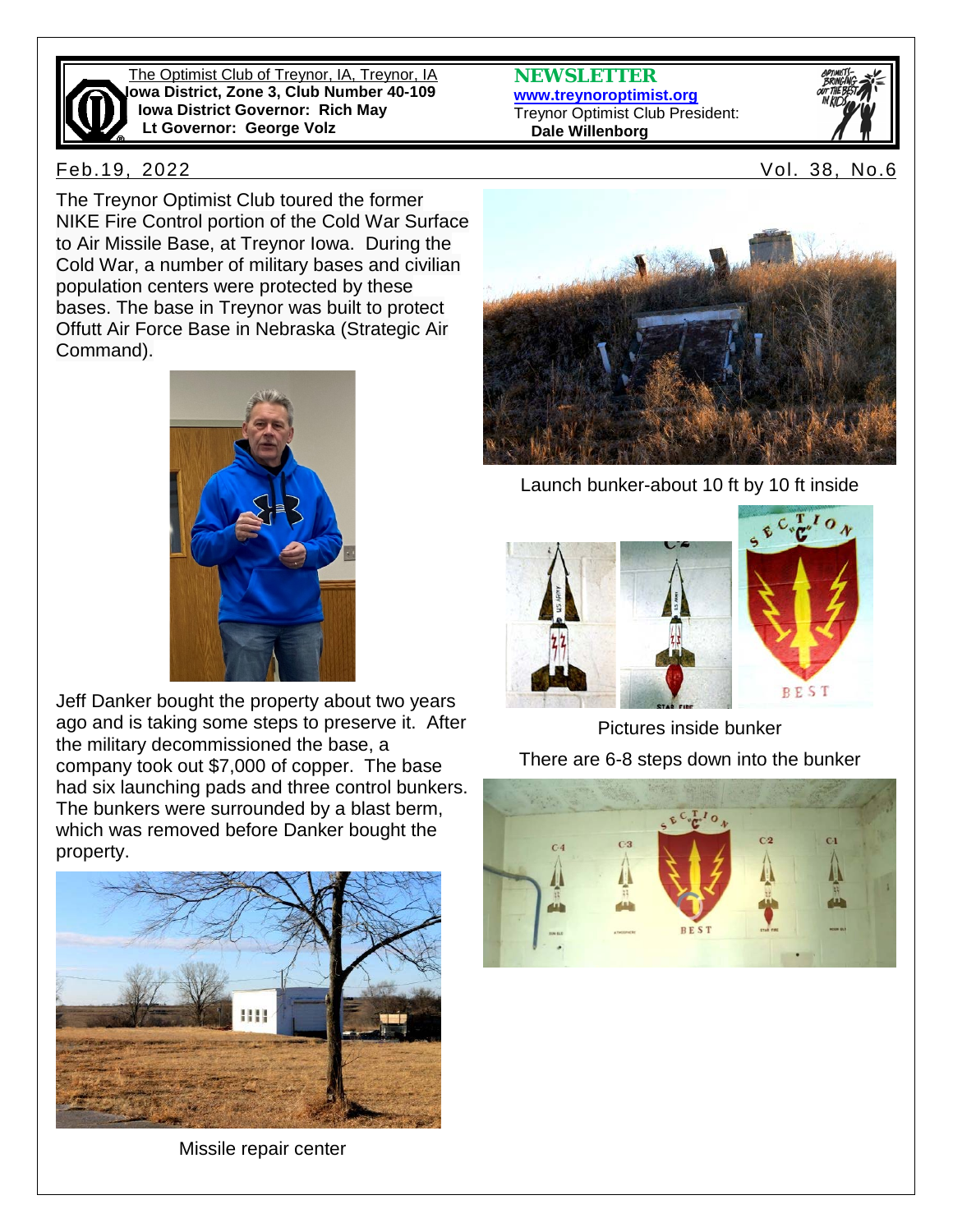

Escape hatch at top of bunker



Back side of bunker



Launch Pad – one of two for launch bunker



Trees grown up around road of facility



Guard shack There are two gates and two guard shacks



Danker has original plans for original base design

**\_\_\_\_\_\_\_\_\_\_\_\_\_\_\_\_\_\_\_\_\_\_\_\_\_\_\_\_\_\_\_\_\_\_\_\_\_\_\_**

**Next week's speaker is: Brandon Vorthmann, Treynor School Board Member**

**All are welcome!**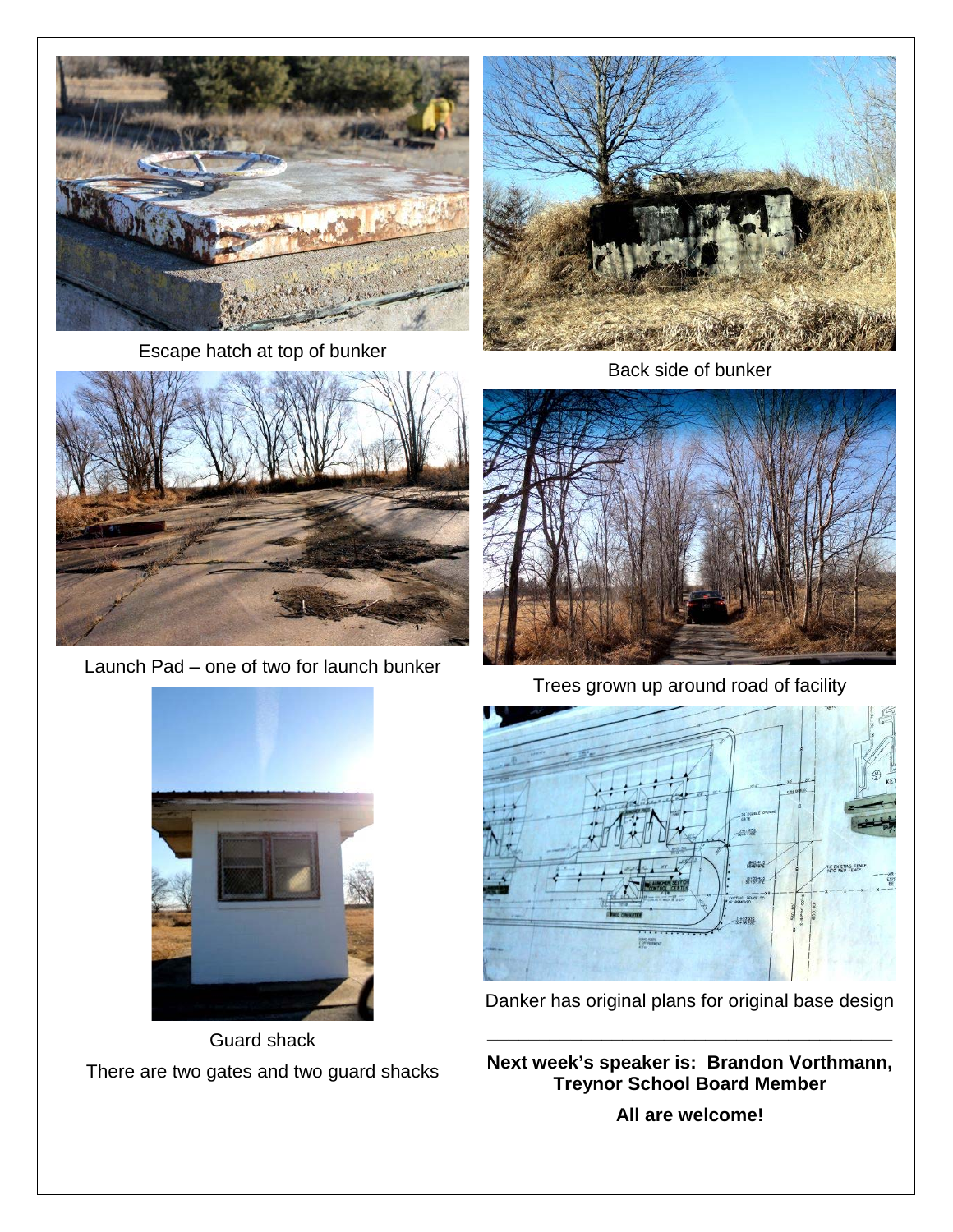## **Quote**

# **"A man wrapped up in himself makes a very small package."**

# **Ben Franklin**

# **\_\_\_\_\_\_\_\_\_\_\_\_\_\_\_\_\_\_\_\_\_\_\_\_\_\_\_\_\_\_\_\_\_\_\_\_\_ Meeting Minutes**

Dale Willenborg, President called the meeting to order. Present were 10 members plus Jeff Danker, Richard Warner from the Pottawattamie County Historical Society, and Jeremy Kern, Mike Peters, and Jamie Reid from Green Hills AEA.

Dale led the Pledge of Allegiance and Dee Guttau gave the opening prayer.

50/50 was won by Dale Willenborg. Dianne Willenborg won the Attendance Drawing, but was not present.

## **Bragging Rights: (\$ are used for youth activities)**

• Marsha and Kevin Underwood contributed because Bailey White scored 17 points in a basketball game at the College of St. Mary. Gary Guttau contributed because the Treynor girls won their first post-season basketball game.

## **BUSINESS:**

- Mulch Madness in Treynor will be Thurs., April 28 to mulch trees at the high school with 5<sup>th</sup> graders. A decision on a grant application for five trees is pending.
- March 19 is the date for the Inaugural Volunteer Awards Event in Treynor sponsored by the Treynor Optimists. It will be held at the Treynor Community Building starting at 6 PM. 24 organizations in Treynor have been contacted to select a volunteer to be honored. Each organization can bring 12 guests. There will be a \$250 drawing to go to one organization at the event. A free taco bar will be served by Silos. Jordan Campbell will be the MC.
- Gary Funkhouser also announced the sophomores are preparing for the Optimist Oratory Contest. Gary stated he won't be able to continue doing this in the future and hopes someone from the club will continue this effort.

• John Klein has informed us that: Omaha's KETV Channel 7 did not make it to the Optimist meeting or Missile Site tour on Saturday morning, but they did come out after and did an interview with Jeff Danker on-site. See it below. [Former sheriff preserves missile launch pads](https://urldefense.proofpoint.com/v2/url?u=https-3A__www.ketv.com_article_former-2Dsheriff-2Dpreserves-2Dmissile-2Dlaunch-2Dpads-2Dcold-2Dwar_39148840&d=DwMFaQ&c=WGOSmCgti93ke1gTzqLl_bo3aNeEPAUpObDknsPSbi4&r=0dy-pIcEQB0pgyrWboApxSS6ffbtyHu7h5gbbb4WTWE&m=HP3rM4leQ1EkTCsB5JFK9KDRpTiz80FI5-EoIam48OE&s=YFpVWnHofbyEU7-2T1XAHQugkZVl0C7zJoAF35fdZVw&e=)  [\(ketv.com\)](https://urldefense.proofpoint.com/v2/url?u=https-3A__www.ketv.com_article_former-2Dsheriff-2Dpreserves-2Dmissile-2Dlaunch-2Dpads-2Dcold-2Dwar_39148840&d=DwMFaQ&c=WGOSmCgti93ke1gTzqLl_bo3aNeEPAUpObDknsPSbi4&r=0dy-pIcEQB0pgyrWboApxSS6ffbtyHu7h5gbbb4WTWE&m=HP3rM4leQ1EkTCsB5JFK9KDRpTiz80FI5-EoIam48OE&s=YFpVWnHofbyEU7-2T1XAHQugkZVl0C7zJoAF35fdZVw&e=)

• Chad Guttau received a pin for recruiting a new Optimist Club member.



• Callie Copperstone came and received her scholarship award. She is going to Iowa Western Community College to complete her basics before transferring to the University of Iowa to major in Speech Pathology.



The Optimist Club helped with Can Kennel sorting for the Studio 7 Dance Team.

The meeting was closed with reciting the Optimist Creed before moving to the former missile base.